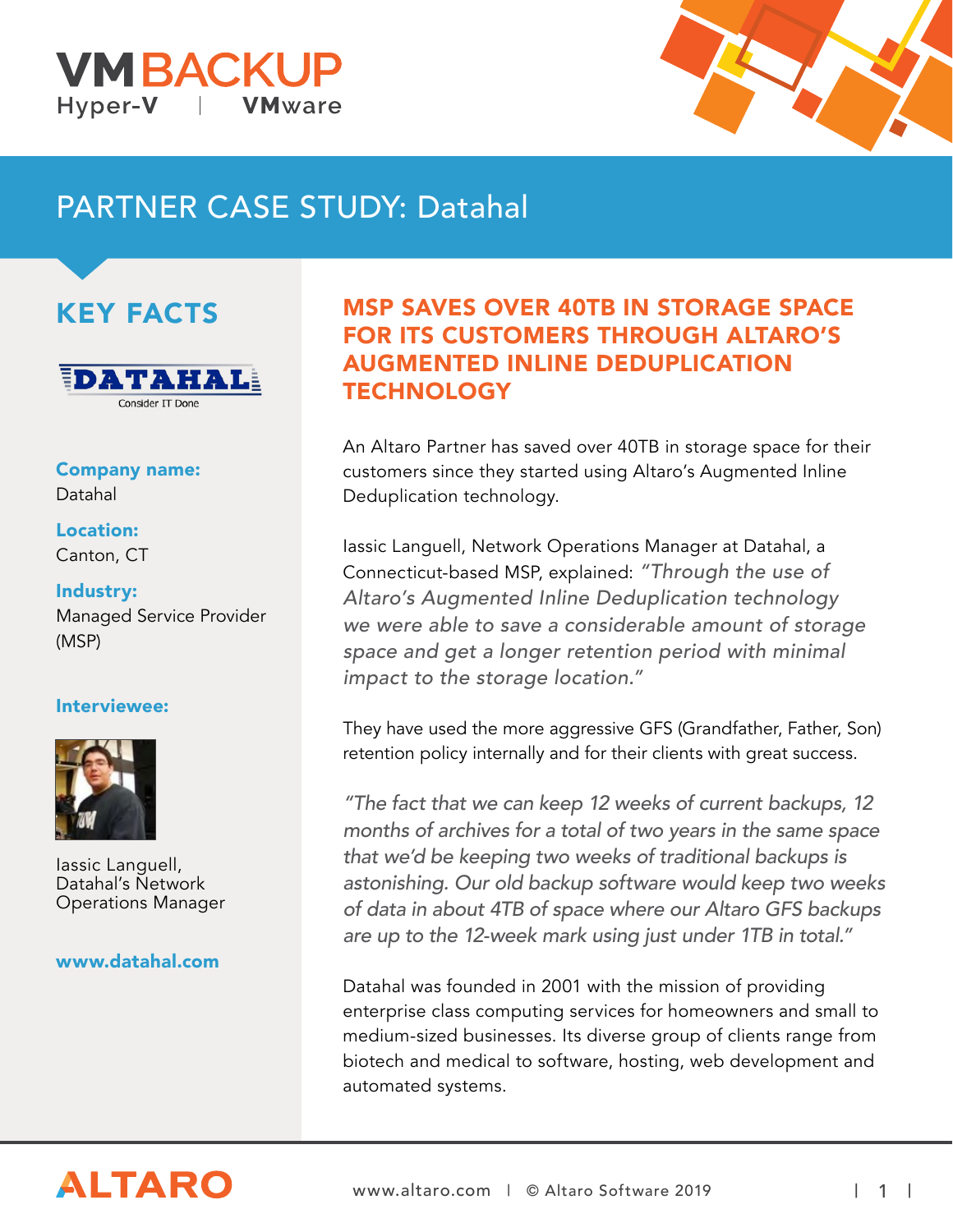#### NO DISRUPTION DURING THUNDERSTORM THANKS TO ALTARO

Iassic describes how Altaro proved its worth when Datahal's infrastructure took several knocks during a spell of bad weather.

"A thunderstorm came through and killed our modem at our office building as well as taking out a port on our firewall and killing a switch. We host a few virtual machines at the office for internal use which were no longer accessible. We were able to use our off-site backups that were being sent to our datacentre, restore a clone and get those VMs back up and running in a short amount of time. There have been issues in the past where the office had lost Internet access but had no real way to spin up a live replicate or restore quickly from an offsite," he explained.

#### SUPERIOR 24/7 SUPPORT, DIRECT FROM PRODUCT EXPERTS

Altaro prides itself on providing 24/7 lightning-fast customer support, with an average call response of 22 seconds and with support provided by product experts from the start, without going through 'gatekeepers' or entry-level responders first. This elevates the quality of response and reduces the time it takes to resolve the product.

According to Iassic, the quality of support puts Altaro well out in front of the pack.

"The support (both phone support and chat support) are far superior in the sense that you get a live person quickly and the majority of the staff is very familiar with the product and its intricacies. With

some other vendors, we would get stuck in perpetual loop of explaining the problem to one tech, they would play around for 15 minutes, then pass it along to the next tech. Quite literally every issue we've ran into with Altaro has been resolved quickly and effectively."

#### TOPPING THE TECHNICAL EVALUATION

Iassic said they stumbled across Altaro when they were looking at different backup software solutions.

"We were looking for a robust, easy to use backup solution to provide both onsite and off-site backups with the ability to spin up a VM in our datacentre with relative ease… [and] for a way to provide a DRaaS (Disaster Recovery as a Service) solution for our customers, when we stumbled upon Altaro."

Altaro's VM Backup for MSPs filled a gap in their backup solution portfolio and came at an excellent price point.

"While we realize that the majority of products like Altaro use their own proprietary dataset storage and form of de-dup, Altaro's seemed to give the best bang for the buck while getting two solutions for the price of one," Iassic said.

"The client gets to use a new advanced backup software that allows them spin up virtual machines as clones, spin up from backup media or spin up from a replicate if they so desire, but they also get the ability to send their data offsite."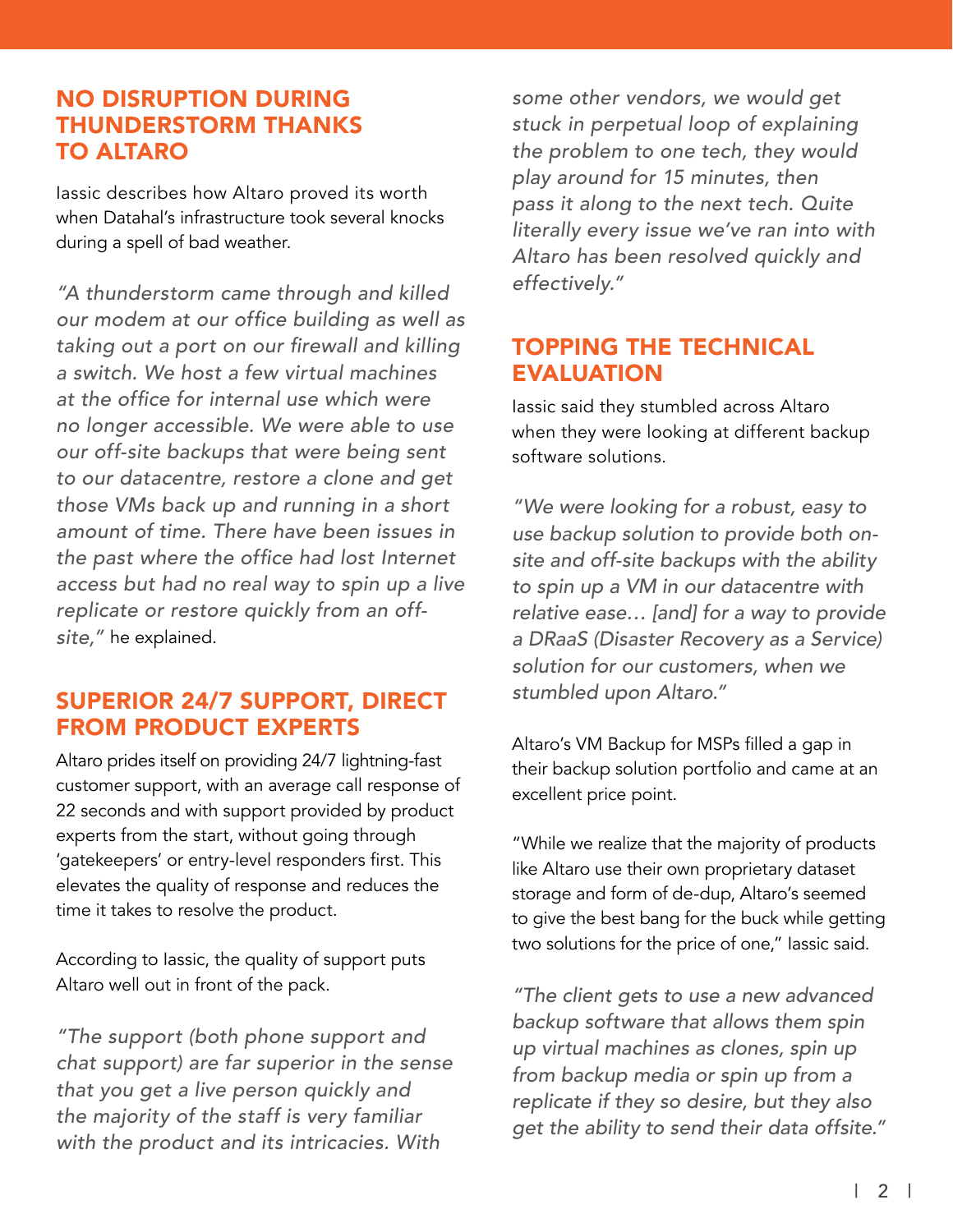#### IDEAL FOR CUSTOMERS IN RURAL AREAS

Sending data offsite is key factor in that it saved Datahal time and greatly benefited their clients.

"Having the ability to seed the offsite backup to an external location and import it into the Altaro Office Server saves us a bunch of time because the majority of clients have limited upload bandwidth. Being located in a semi-rural area of Connecticut, the need for off-site backup and potential hosting in the case of disaster gives us a competitive edge when it comes to backup solutions offered by other vendors in the area," Iassic added.

The product ticked all the right boxes for them, and they knew it was the right solution when they realised it provided "the ability to use the Altaro Offsite Server for a DRaaS solution both internally and for our clients".

Another bonus was that "in addition to the DRaaS possibilities, there is no additional licensing fee for using the Altaro offsite server."

#### BANG FOR THE BUCK, BUT SO MUCH MORE

What made Altaro stand out among the competition? According to Iassic, there were several reasons that influenced their decision to go with Altaro: "Looking at other solutions that could do the same things, the price tag really enticed us to use Altaro. Other solutions like Veeam, Unitrends or Datto, cost a considerable amount more."

Other vendors' hardware requirements posed a problem as well.

"Furthermore, Datto requires a physical appliance to get the same kind of functionality and Unitrends requires you to utilize valuable HDD space to run an appliance if you don't opt to purchase a dedicated appliance," Iassic added.

In terms of pricing, Iassic said some clients found it steep before they recognised its value or became aware of competing pricing: "As a team, we think the initial pricing is a bit of a shock for some clients (those who have never used some of the other big competitors out there), but SMA renewal is minimal while keeping full functionality and full support."

Ultimately, Altaro's value proposition tipped the scales and is probably the strongest reason why Datahal recommend Altaro.

"The feature-set for the price; hands down you can't get all the functionality that Altaro gives you for same price from any of the other competitors out there."